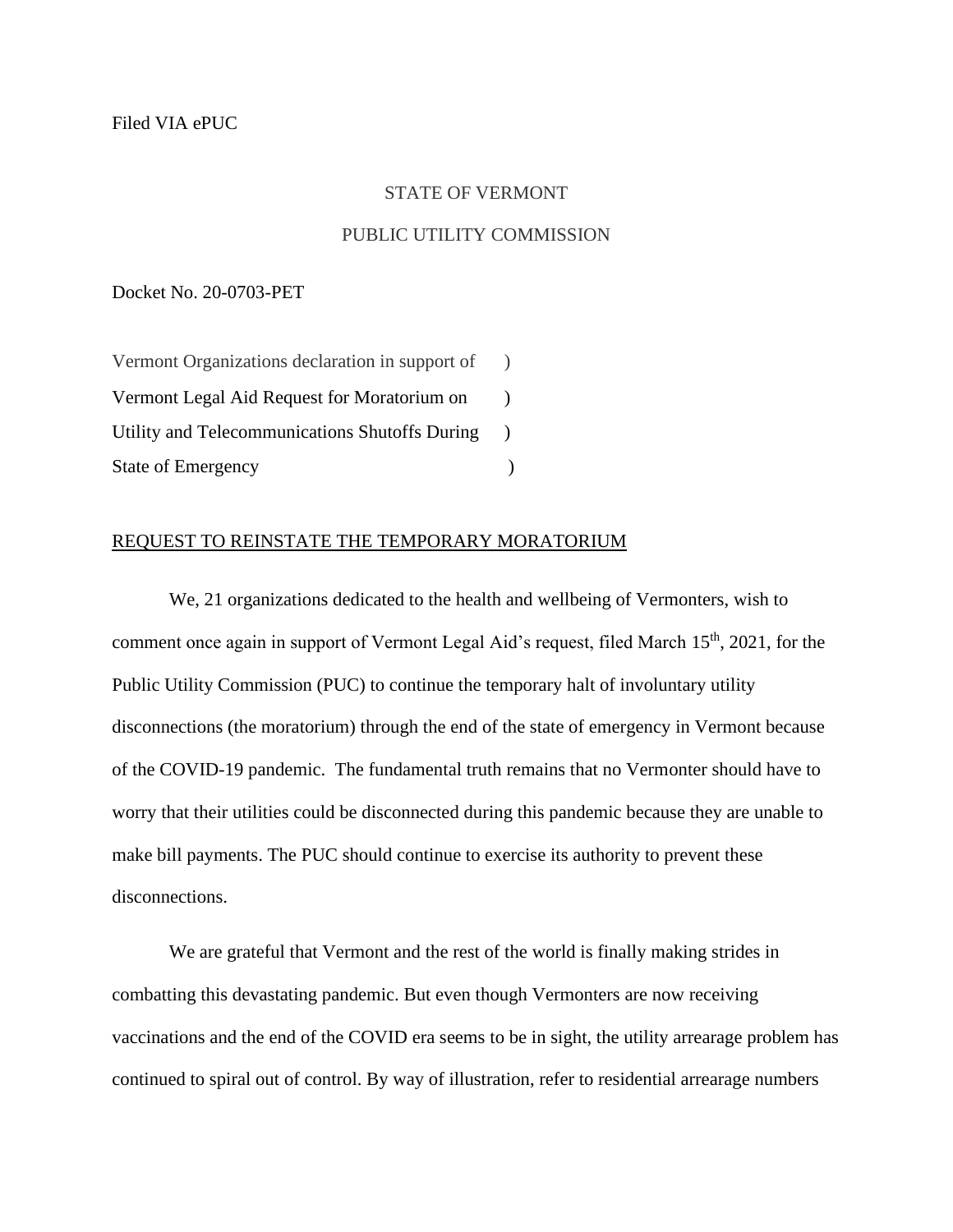reported by five of the state's largest utilities: BED, GMP, VEC, VGS, and WEC. In early (Jan-Feb) 2020, total arrearages to these utilities amounted to \$3.9 million. By the end of 2020 -- even with over \$8.5 million paid out through the Vermont COVID-19 Arrearage Assistance Program (VCAAP) -- these utilities were owed \$16.1 million. And, by early 2021, that number had increased by nearly \$2.7 million to \$18.8 million. The amount owed by residential customers to these large utilities is more than fourfold that of early 2020.

We were appreciative when the moratorium was reinstated in December of last year, after being renewed periodically from March to October of 2020. Yet, crucially, the State was prepared to support Vermonters with federal monies through VCAAP at that time. While work is being done to deploy Emergency Rental Assistance funds from the December federal stimulus bill, that program is not yet up and running – and, crucially, will be entirely unavailable to homeowners. The \$50 million in homeowner assistance provided through the just-passed American Rescue Plan Act will enable the state to fill that gap, but any utility payment assistance through those funds will not be available to Vermonters for even longer.

This is an enormous challenge for the customers, utilities, and the State. We appreciate the work that many utilities have done to be in communication with customers in arrears, and the work the State has done to relieve the burden on Vermonters struggling to pay their bills. If there was ever a time for the PUC to use its power to ensure Vermonters are not cut off from their vital utilities, it is now: as we are just beginning to recover from a once-in-a-lifetime pandemic that has upended our entire way of life.

Our organizations urge the PUC to continue the involuntary utility disconnection moratorium through the end of the state of emergency, and not through another date-certain in the future. None of us know what the coming weeks or months of this pandemic will bring, and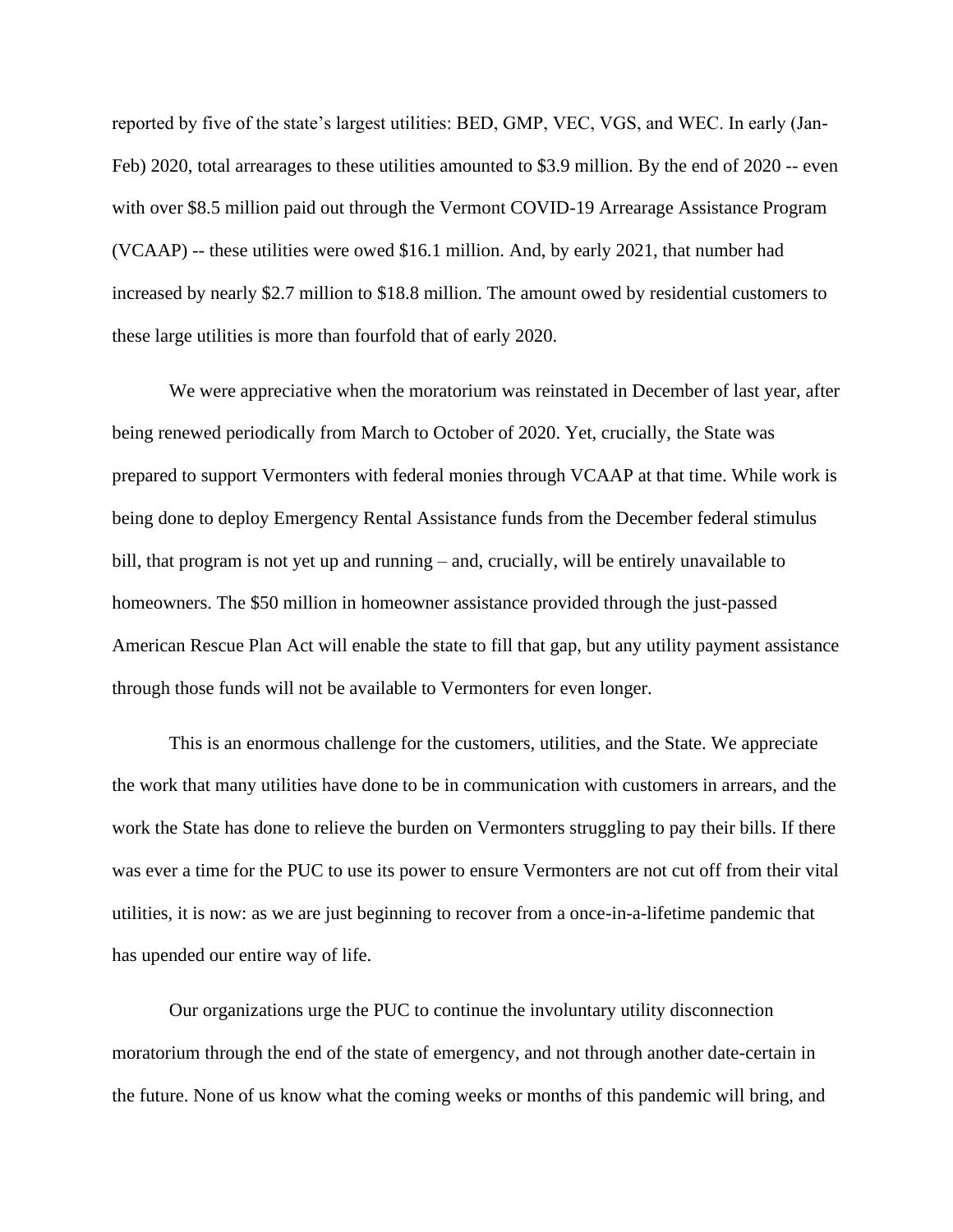there is no reason that the State of Vermont should allow utilities to be shut off while at the same time have as state policy a moratorium on evictions and foreclosures. Utilities are essential to safe, healthy housing, and as long as the state of emergency exists, the State should not allow utilities, no matter how well-intentioned, to remove Vermonters' access to safe, healthy housing – just like we are not allowing financial institutions or landlords to do so.

Dated at Montpelier, Vermont, this the 17<sup>th</sup> of March 2021

## VERMONT PUBLIC INTEREST RESEARCH GROUP By: /s/ Ben Edgerly Walsh Ben Edgerly Walsh Climate & Energy Program Director Vermont Public Interest Research Group 141 Main St. Ste. 6 Montpelier, VT 05602 802.734.7680,

bwalsh@vpirg.org

350 Vermont AARP Vermont Capstone Community Action Champlain Valley Office of Economic Opportunity Community Action Works Disability Rights Vermont Lamoille Housing Partnership National Wildlife Federation Rights & Democracy RuralEdge Seventh Generation Vermont Affordable Housing Coalition